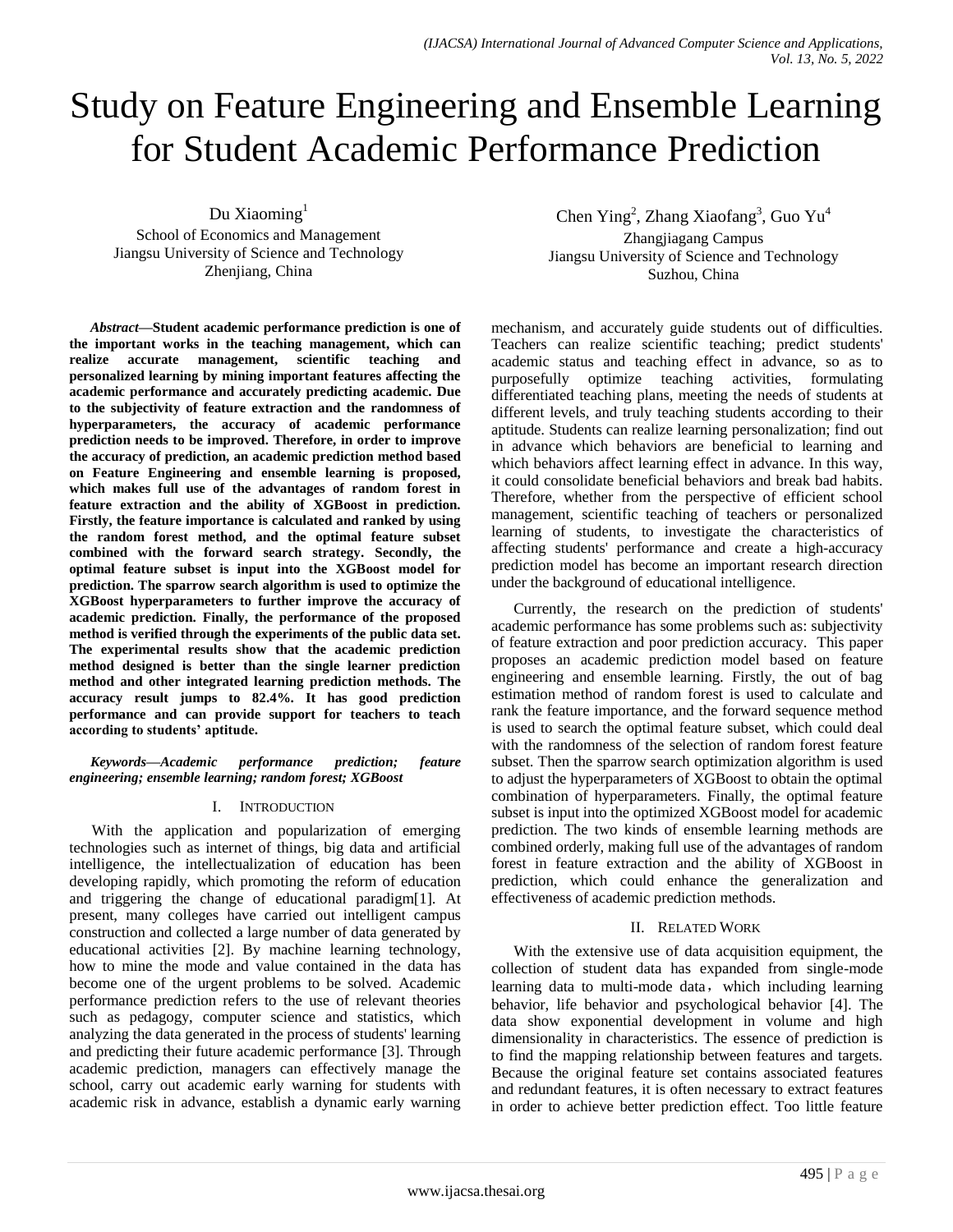extraction will lead to "under fitting", which will affect the prediction accuracy. Too much feature extraction will lead to "over fitting", which will not only increase the calculation difficulty, but also reduce the prediction accuracy. In order to extract the optimal feature subset, some researchers manually select the feature subset through domain knowledge or expert experience. For example, Hu and others divide the features into static features and dynamic features, which takes students' basic information features as static features and students' behavior features (early rising behavior, borrowing behavior, etc.) as dynamic features, and predict learning performance according to the selected features [5]. Fan divides the characteristics into three types: tendency characteristics, human-computer interaction characteristics and interpersonal interaction characteristics. It is pointed out that the prediction ability of propensity characteristics is strong in the early stage of learning. With the progress of learning, the prediction ability of human-computer interaction characteristics and interpersonal interaction characteristics have gradually enhanced [6]. Li constructed a student behavior analysis model including five dimensions: Students' basic information, classroom learning, extracurricular learning, campus life and entertainment [7]. Some researchers use filtering or packaging based feature engineering methods to automatically select feature subsets. For example, based on filtered correlation analysis and information gain method, Chen and others calculate the Pearson correlation coefficient between features and scores, sorting them in descending order according to the results, and select the first 9 features from the 16 features as the main influence features [8]. However, it does not make the optimal selection of features. Through correlation analysis, information gain ratio and chi square analysis, Febro has selected 14 features from 29 original features to form the optimal subset, and verified that the prediction result of the feature subset is better than that of the whole feature [9]. Cao extracted the characteristics of students' regularity and preciseness from the campus life data. It is found that students' regularity is positively correlated with their grades, and preciseness is significantly correlated with their grades [10]. Wen proposed a hybrid feature selection method based on packaging. This method first generates candidate feature sets through scoring and sorting, and then uses heuristic methods to generate the final results [11]. However, the computational complexity of this method is exponential and needs longer running time. The above research screened the features, but did not consider the redundancy between features, and did not check the dimension of the optimal features.

In terms of prediction methods, machine learning methods have gradually replaced probability and statistics methods and gradually become the main research methods, including linear regression, logical regression, decision tree, support vector machine, neural network, integration method and deep learning [12-14]. Wu compared four different performance prediction methods: decision tree, Bayesian network, neural network and support vector machine, and found that the performance prediction model of Bayesian network has high accuracy and recall [15]. Liu used support vector machine to predict students' grades [16]. Wang used correlation analysis and regression analysis to study the predictive effect of big five personality traits and individual intelligence on academic

achievement [17]. Considering the influence of the spatial and temporal characteristics of students' behavior data, Du proposed a serial hybrid deep learning algorithm of CNN and LSTM to predict learners' performance [18]. Cao proposed LSTM depth neural network method to predict learning achievement [19].Ding uses the methods of random forest, SVM, KNN, decision tree and naive Bayes to predict students' academic performance. The results show that the prediction performance of random forest algorithm is the best [20]. Yao proposed a multi task learning achievement prediction framework based on learning ranking algorithm. [21]. The above studies mostly use the single classifier method for prediction. It is found that the integrated learner has better performance and higher accuracy than the single learner. Ensemble learning methods include two types: boosting and bagging. Boosting methods include AdaBoost, GDBT and XGBoost etc. Some researchers have applied ensemble learning to many fields and achieved good results. Hao used XGBoost model to predict whether learners can complete the course and obtain certificates [22]. Xu used XGBoost model to automatically identify students' classroom behavior [23]. Cao uses XGBoost to predict the online short rent market price. The experimental results show that XGBoost is better than the integrated learning method of LightGBM and AdaBoost [24]. When using ensemble learning methods, the above researchers often use default hyper parameters or set hyper parameters based on experience. Because there are many kinds of hyperparameters, these methods often cannot obtain the optimal hyperparameters combination, which will affect the prediction accuracy.

## III. METHODOLOGY

# *A. The Framework of Academic Prediction*

This paper designs the academic prediction framework, as shown in Fig. 1. Academic prediction mainly includes four processes. First, academic data preprocessing. It consists of three parts: clean up, convert and normalize the data. Second, feature extraction. The random forest model is used to rank the importance of data features, and the optimal feature subset is extracted according to the forward search strategy. Third, model training. Train XGBoost model based on sparrow search optimization algorithm. Fourth, performance evaluation. The performance of the model is evaluated according to the evaluation metrics.

## *B. Feature Engineering*

Feature engineering is an important link in the process of machine learning prediction. It can effectively remove the associated features and redundant features, and use the appropriate search strategy to extract the optimal feature combination, which is helpful to reduce the complexity and improve the accuracy of the prediction method. Random forest (RF) is an integrated learning method based on decision tree. Its embedded feature importance evaluation mechanism has the function of analyzing the correlation between features. RF has the advantages of simplicity and good robustness in feature extraction. RF belongs to bagging method. Samples are randomly selected from the original data for basic learner training. The unselected data is called out of bag (OOB), which can be used as a test set. The error predicted according to OOB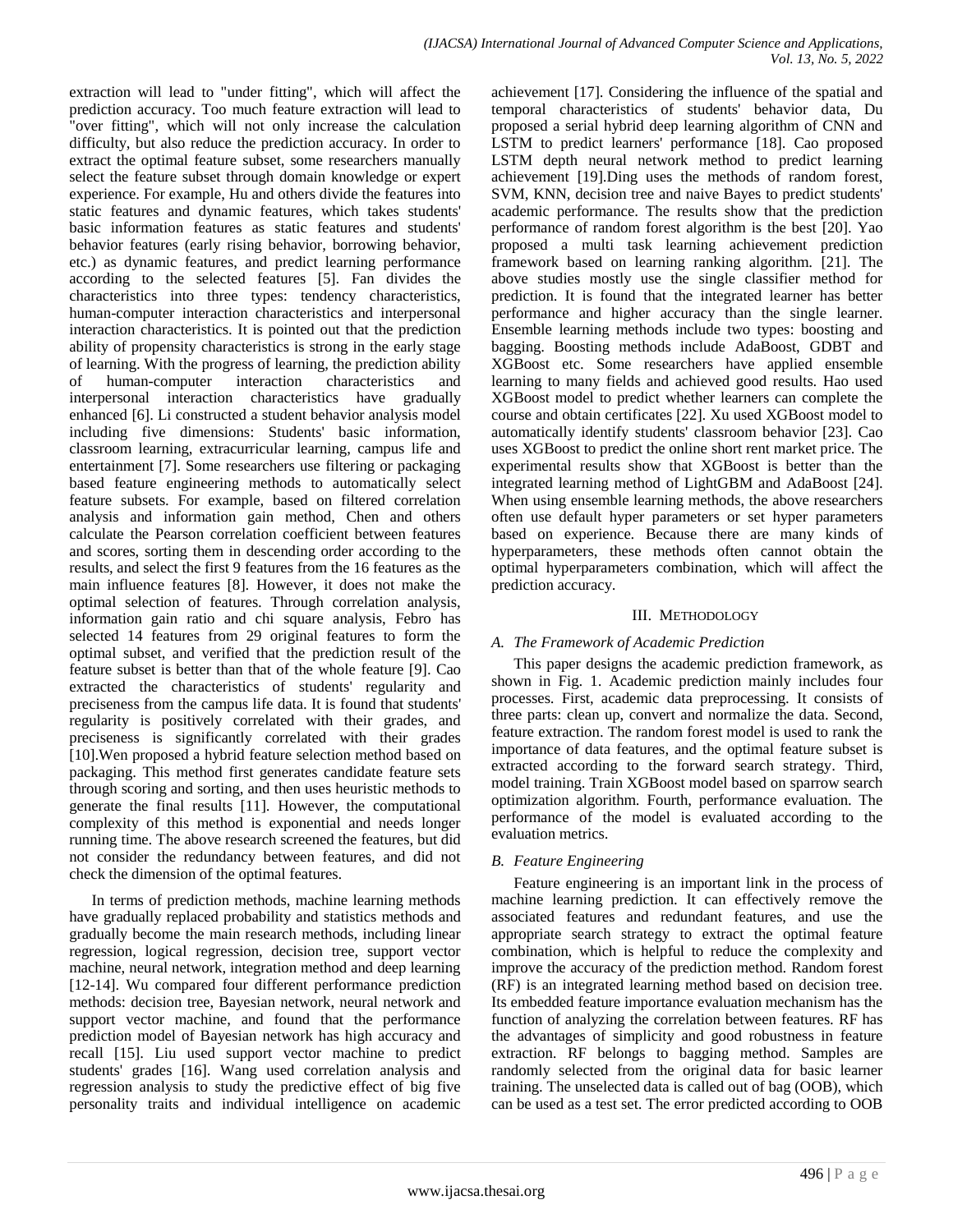is called generalization error. For a feature, the generalization error is calculated after its eigenvalues are randomly disrupted. If the difference between the two generalization errors is small, it means that the feature is not important, otherwise it means that the feature is important. When calculating the feature importance of random forest, the out of bag data is used to calculate the generalization error before and after the disturbance of feature data, and the difference between the two generalization errors is calculated. The calculation steps of RF characteristic importance are as follows:

*1*)  $D = \{(X_1, Y_1), (X_2, Y_2), ..., (X_n, Y_n)\}\$ is the original data set  $X_i \in \mathbb{R}^T$ ,  $Y_i \in \mathbb{R}$ , T represents the number of features and n represents the number of samples. m  $(m < n)$  samples are randomly selected from D in k times to generate k training sets, k OOB sets and k decision trees.

2) Calculate the generalization error  $e_t$  of OOB dataset corresponding to the t-th decision tree.

*3)* Keep other eigenvalues of OOB unchanged, randomly disrupt the order of eigenvalues of the i-th feature, and recalculate the generalization error  $e_t^i$ .

*4)* Repeat steps 2) - 3) to traverse the whole forest and calculate the importance of the i-th feature. As shown in formula (1):

$$
\varepsilon^i = \frac{1}{k} \sum_{t=1}^k \mathbf{e}_t - \mathbf{e}_t^i \tag{1}
$$

Through the above steps, the feature importance is calculated and sorted in descending order according to the importance. In order to extract the optimal feature subset, a forward search strategy is adopted. In the first round, the feature subset containing one feature is selected from the ordered feature set  $F = \{f_1, f_2, ..., f_t\}$ . Obviously, the first feature  $f_1$  is the selected feature subset of a single feature. In the i round, the first i features are formed into feature subsets, and their operation effects are compared with those of the first i-1 feature subsets. If the prediction accuracy is not as good as that of the first i-1 feature subset, the operation will be stopped, and the first i-1 feature subset is the best feature subset.

#### *C. XGBoost Algorithm*

 $t = 1$ 

XGBoost is an improved gradient boosting decision tree algorithm, which takes CART as the base learner and combines many base learners into high-performance integrated learners. For dataset  $D = \{ (\mathbf{x}_i, y_i) \} (i = 1, 2, \dots n)$ , where  $\mathbf{x}_i$ represents the eigenvalue vector of sample i and  $y_i$  represents the label of sample i. Assuming that the XGBoost model contains T base learners, the predicted value of sample i is:

$$
\mathbf{y}_{i} = \sum_{t=1}^{T} f_{t}(\mathbf{x}_{i}), f_{t} \in \mathcal{F}
$$
 (2)

F is all base learner spaces and  $f(\mathbf{x})$  is the base learner function.

GBDT approximates the objective function by first-order Taylor expansion, while XGBoost approximates the objective function by second-order Taylor expansion to accelerate the convergence and improve the accuracy of the algorithm. In addition, in order to control the structural complexity of the model, XGBoost adds a regular term to the objective function to prevent the algorithm from over fitting and improve the generalization performance. The XGBoost objective function is:

$$
obj(\theta) = L(\theta) + \Omega(\theta)
$$
 (3)

$$
\mathcal{L}(\theta) = \sum_{i=1}^{n} (y_i - y_i)
$$
 is the error function.  

$$
\Omega(\theta) = \sum_{i=1}^{T} \Omega(f_i)
$$
 is a regular item.

In the process of XGBoost training, the next base learner is trained according to the residuals of the previous trained model to minimize the objective function. After much iteration, an integrated model with high accuracy is generated. The objective function at iteration t is:

$$
\text{obj}^{t} = \sum_{i=1}^{n} ((y_i - y_i^{t-1}) - f_t(\mathbf{x}_i)) + \Omega(f_t) + C \quad (4)
$$



Fig. 1. Academic Prediction Framework.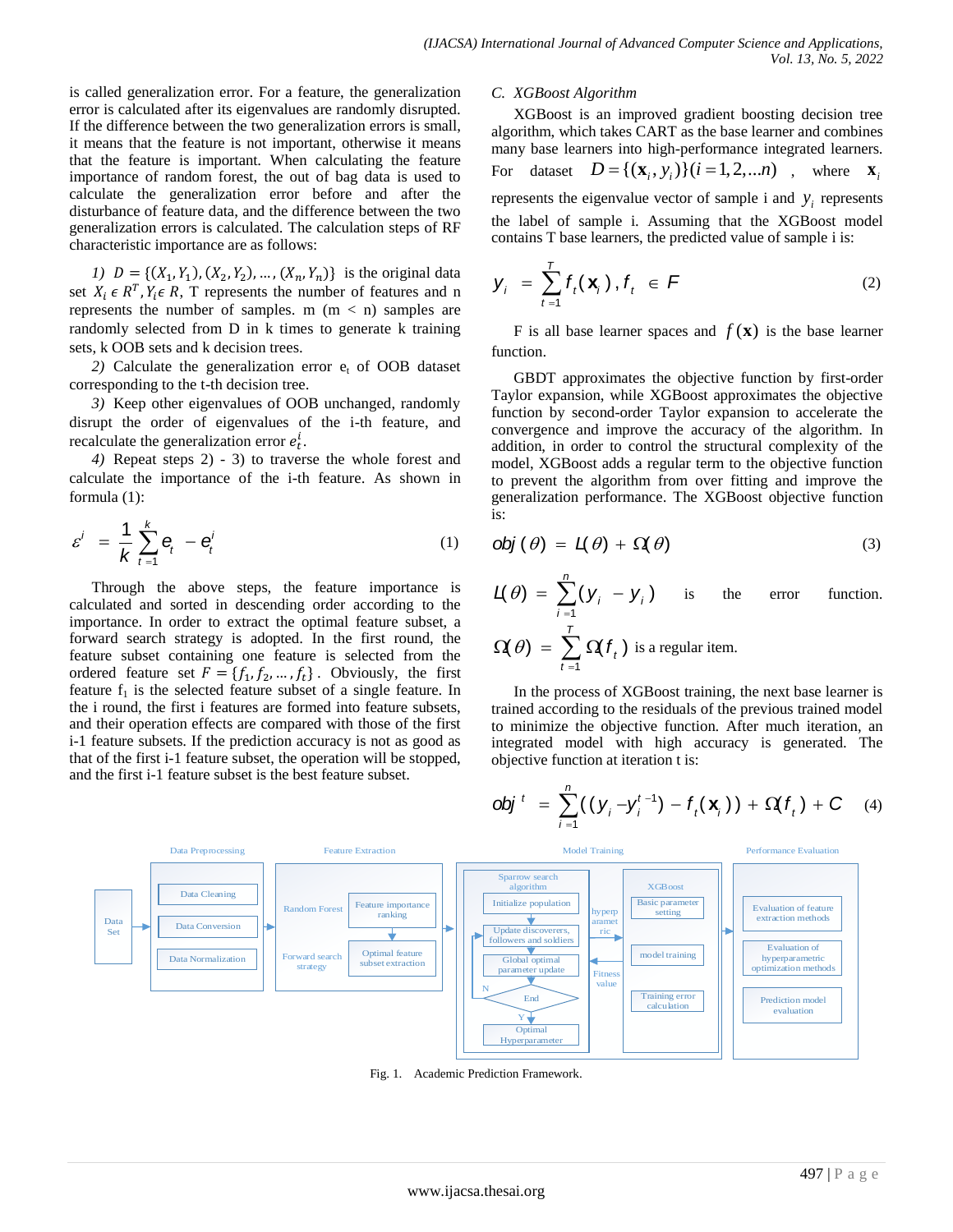*f* is a new basic learner function. C is constant. Carry out the second-order Taylor expansion of formula (4):

obj<sup>t</sup> 
$$
\approx \sum_{i=1}^{n} [L(y_i - y_i^{t-1}) + g_i f_i(\mathbf{x}_i) + \frac{1}{2} h_i f_i^2(\mathbf{x}_i)]
$$
  
+ $\Omega(f_t) + C$  (5)

$$
g_i = \partial_{\nu=1} L(y_i, y) \quad \text{is} \quad \text{the} \quad \text{first} \quad \text{derivative.}
$$

 $h_i = \partial_{i-1}^2 L(y_i, y)$  is the second derivative. The complexity *y*

of XGBoost consists of the number of leaves and the structure of the tree, so the regularization term can be defined as:

$$
\Omega(f_t) = \gamma T + \frac{1}{2} \lambda \sum_{j=1}^T w_{j(x)}^2 \tag{6}
$$

 $\gamma$  and  $\lambda$  are constant.  $\overline{T}$  is the number of leaf nodes.  $W_j(x)$  is the real value of the leaf node to the sample.

Therefore, formula (5) can be changed to:  
\n
$$
obj^{t} \approx \sum_{i=1}^{n} [L(y_i - y_i^{t-1}) + g_i f_i(\mathbf{x}_i) + \frac{1}{2} h_i f_i^2(\mathbf{x}_i)] +
$$
\n
$$
\gamma T + \frac{1}{2} \lambda \sum_{j=1}^{T} w_{j(\mathbf{x})}^2
$$
\n(7)

The constant C does not affect the maximization of the objective function, so it can be omitted.

Define the sample set contained in the leaf node j:

$$
I_j = \left\{ i \left| \mathbf{q}(\mathbf{x}_j) = j \right. \right\} \tag{8}
$$

According to formula (8), formula (7) is expressed as:  
\n
$$
obj^{t} = \sum_{j=1}^{T} \left[ \left( \sum_{i \in I_{j}} g_{i} \right) w_{j} + \frac{1}{2} \left( \sum_{i \in I_{j}} h_{i} + \lambda \right) w_{j}^{2} \right] + \gamma T
$$
\n(9)

*y<sub>i</sub>*, *u* and *w* as a factor *i* function. The equation is 
$$
u^2 + u^2 = 0
$$
 for *x* of *x* and *y* of *x* and *y* of *x* and *y* of *x* and *y* of *x* and *y* and *y* and *y* and *y* and *y* are the second derivative. The complexity theorem of *x* and *y* and *y* and *y* and *y* and *y* and *y* and *y* and *y* and *y* and *y* and *y* and *y* and *y* and *y* and *y* and *y* and *y* and *y* and *y* and *y* and *y* and *y* and *y* and *y* and *y* and *y* and *y* and *y* and *y* and *y* and *y* and *y* and *y* and *y* and *y* and *y* and *y* and *y* and *y* and *y* and *y* and *y* and *y* and *y* and *y* and *y* and *y* and *y* and *y* and *y* and *y* and *y* and *y* and *y* and *y* and *y* and *y* and *y* and *y* and *y* and *y* and *y* and *y* and *y* and *y* and *y* and *y* and *y* and *y* and *y* and *y* and *y* and *y* and *y* and *y* and *y* and *y* and *y* and *y* and *y* and *y* and *y* and *y* and *y* and 

The minimization of the objective function is transformed into the minimization of the quadratic function of  $W_j$ , and the optimal  $w^j$  is solved:

$$
\dot{w}_j^* = -\frac{G_j}{H_j + \lambda} \tag{11}
$$

$$
obj^{t} = \frac{1}{2} \sum_{j=1}^{T} \frac{G}{H_{j} + \lambda} + \gamma T
$$
 (12)

# *D. Sparrow Search Algorithm for Optimizing Hyperparameters*

Although XGBoost improves GBDT, optimizes the convergence speed and improves the accuracy, the determination of XGBoost hyperparameters is still the key problem to improve its performance. The prediction effect is often not high when the hyperparameters are set according to experience. Therefore, it is necessary to set the hyperparameters through the optimization algorithm. Sparrow search algorithm (SSA) is a bionic intelligent optimization algorithm that simulates the foraging behavior and antipredation behavior of sparrows [25]. Compared with other intelligent optimization algorithms, it has better global search ability, less iterations and high prediction accuracy. In the process of sparrow foraging, it is divided into discoverer, follower and police soldier. The discoverer updates his position according to the foraging rules and guides the population to forage. The follower obtains the food around the discoverer or competes for the food of other individuals and updates the position. When the sparrow group realizes the danger, it will carry out anti predation behavior and update the corresponding

position. The discoverer update location rule is:  
\n
$$
X_{i,j}^{t+1} = \begin{cases} X_{i,j}^t \exp(-\frac{i}{\alpha i \text{ t} \text{ er}_{\text{max}}}), & R_2 < ST \\ X_{i,j}^t + Q, & R_2 \ge ST \end{cases}
$$
\n(13)

 $X^t_{i,j}$  represents the position of the i-th sparrow in the j-th dimension at the t-th iteration.  $\alpha \in (0, 1]$  is a random number. *iter<sub>max</sub>* is the total number of iterations.  $R_2 \in [0, 1]$  is the warning value.  $ST \in [0.5, 1]$  is the safety value.  $Q_{is}$  a random number with normal distribution. *L* is the matrix of  $1 \times d$ , whose values are all 1.  $R_2 < ST$ indicates that the sparrow is in a safe state and can expand the foraging range.  $P_2 \geq ST$  indicates that when a predator is found, all sparrows should fly away quickly.

The rule for follows to update the location is:  
\n
$$
X_{i,j}^{t+1} = \begin{cases}\n\text{Qexp}\left(-\frac{X_{\text{worst}}^{t} - X_{i,j}^{t}}{i^{2}}\right), & i > \frac{n}{2} \\
X_{\text{p}}^{t+1} + \left|X_{i,j}^{t} - X_{\text{p}}^{t+1}\right|A^{t} \cdot L, & i \leq \frac{n}{2}\n\end{cases}
$$
\n(14)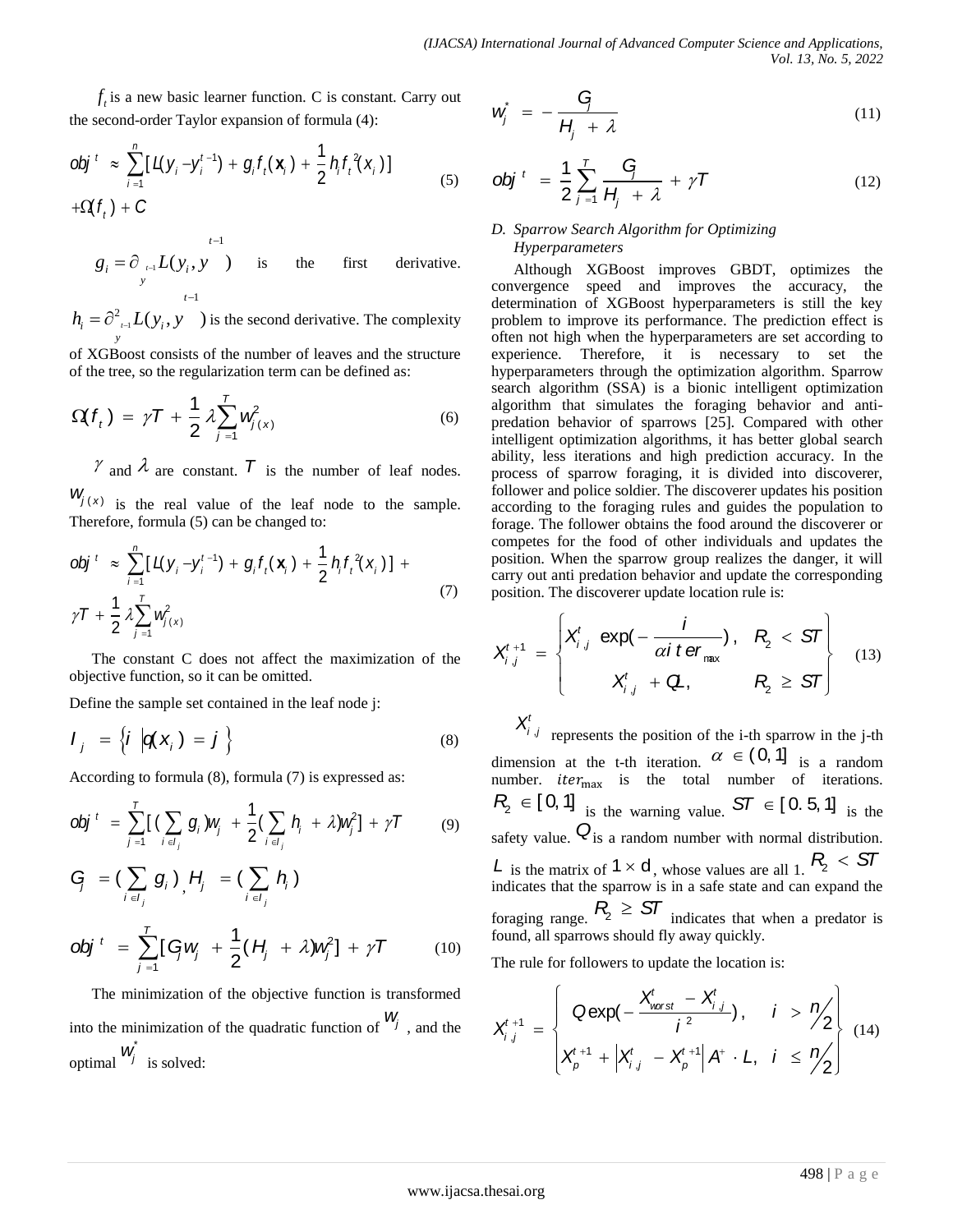in represents the number of all sparrows.  $X_{p}$  and  $X_{\text{worst}}$ represent the position of the current discoverer and the worst position of all sparrows, respectively,  $\boldsymbol{L}$  is the matrix of  $1 \times d$ , whose values are all 1.  $A^+$  represents the pseudo inverse matrix. When  $\frac{1}{2}$ , it means that followers with low fitness value are difficult to capture food and need to fly to other places for feeding.

When aware of the danger, the sparrow updates the location rule as follows:

rule as follows:  
\n
$$
X_{i,j}^{t+1} = \begin{cases}\nX_{best}^t + \beta \left| X_{i,j}^t - X_{best}^t \right|, & f_i > f_g \\
X_{i,j}^t + k \left[ \frac{X_{i,j}^t - X_{worst}^t}{(f_i - f_w) + \varepsilon} \right], & f_i = f_g\n\end{cases}
$$
\n(15)

 $X'_{best}$  is the best position among all sparrows at present.  $f_i$ ,  $f_g$  and  $f_w$  represent the current sparrow fitness value, the

worst fitness value among all sparrows and the best fitness value among all sparrows.  $\beta$  is the random value obeying  $(0,1)$  normal distribution.  $k \in [-1, 1]$  is a random number. When  $f_i = f_g$ , it indicates that the sparrow is on the edge of danger and needs to be close to other sparrows.

## IV. EXPERIMENTAL OF PREDICTION MODELS

The experimental environment of this paper is 64 bit Windows 7 operating system, the CPU is i5-3317u, the RAM is 4GB, the programming language is python, and the compilation environment is PyCharm.

## *A. Dominant Set and Data Preprocessing*

This paper uses the score data set collected by the learning management system (LMS) of the University of Jordan. The data set contains 480 student records of 12 courses in 2 semesters, and each record includes a total of 16 features. These 16 characteristics are divided into four categories: demographic characteristics, knowledge background characteristics, parental behavior characteristics and learning behavior characteristics, as shown in Table I. It is divided according to 16 eigenvalue categories, including 5 binary features, 7 nominal features and 4 numerical features. The grades of each student's course are divided into three grades: L (0 to 69), M (70 to 89)) and H (90 to 100). There are 127 students with L, 211 students with M and 142 students with H.

Data preprocessing is a very important step in machine learning. Standardized data processing can eliminate the impact of different data dimensions on prediction accuracy, and help to improve prediction performance while maintaining data distribution. It usually includes data cleaning (missing value processing), data conversion and data normalization. There is no missing value in the data set. Five binary feature data are transformed into {0,1}, and seven nominal features are mapped into quantitative feature values. Finally, all data are normalized by min-max method.

TABLE I. CLASSIFICATION OF DATA CHARACTERISTICS

| <b>Attribute type</b>                | <b>Feature</b>                                                                                              |  |  |
|--------------------------------------|-------------------------------------------------------------------------------------------------------------|--|--|
| Demographic                          | Gender, Nationality, Place of birth, Parent                                                                 |  |  |
| Characteristics                      | responsible for student                                                                                     |  |  |
| Knowledge Background                 | Educational Stages, Grade Levels, Section                                                                   |  |  |
| Characteristics                      | ID, Topic, Semester                                                                                         |  |  |
| Parental Behavior                    | Parent Answering Survey, Parent School                                                                      |  |  |
| Characteristics                      | Satisfaction                                                                                                |  |  |
| Learning Behavior<br>Characteristics | Raised hand, Visited resources, Viewing<br>announcements, Discussion groups, Student<br><b>Absence Days</b> |  |  |

# *B. Model Evaluation Metrics*

The prediction results of this experiment are divided into three levels, which belong to multi classification problem. Accuracy and kappa coefficient are used as evaluation metrics. The value range of the two metrics is [0,1]. The larger the metric value, the better the prediction performance. The calculation formulas are:

$$
Accuracy = \frac{d'}{z}
$$
 (16)

$$
Kappa = \frac{Accr \, uacy - P_e}{1 - p_e} \tag{17}
$$

$$
P\mathbf{\Theta} = \frac{d_1 \times d_1 + d_2 \times d_2 + d_3 \times d_3}{Z \times Z}
$$
 (18)

 $\overline{z}$  is the total number of samples.  $\overline{d}$  is the number of samples with correct predictions.  $\mathbf{d}_i$  is the number of samples with correct prediction of type  $\vec{l}$   $\cdot$   $\vec{d}_i$  is the total number of class *i* samples.

## *C. Feature Extraction*

Based on the preprocessed data, the relative importance of features is calculated from equation (1) by using the random forest method. The results are shown in Fig. 2. Among the 16 features, the importance gap of each feature is obvious, and the five most important features belong to learning behavior features. It shows that students' learning behavior in class has a great impact on course performance. Too many or too few features will affect the prediction accuracy. In order to obtain the optimal feature subset, remove the unimportant features in turn according to the feature importance in Fig. 2, and calculate the Kappa index values of different feature subsets, as shown in Fig. 3. When the number of feature sets increases from 1 to 12, the Kappa index shows an increasing trend as a whole, reaches the maximum when the number of feature sets is 12, and shows a downward trend when the number of feature sets increases from 12 to 16. The main reason is that when the number of features is relatively small, the model training is insufficient, which affects the prediction accuracy. When the number of features is too large, the complexity of the model increases, resulting in over fitting training, which will also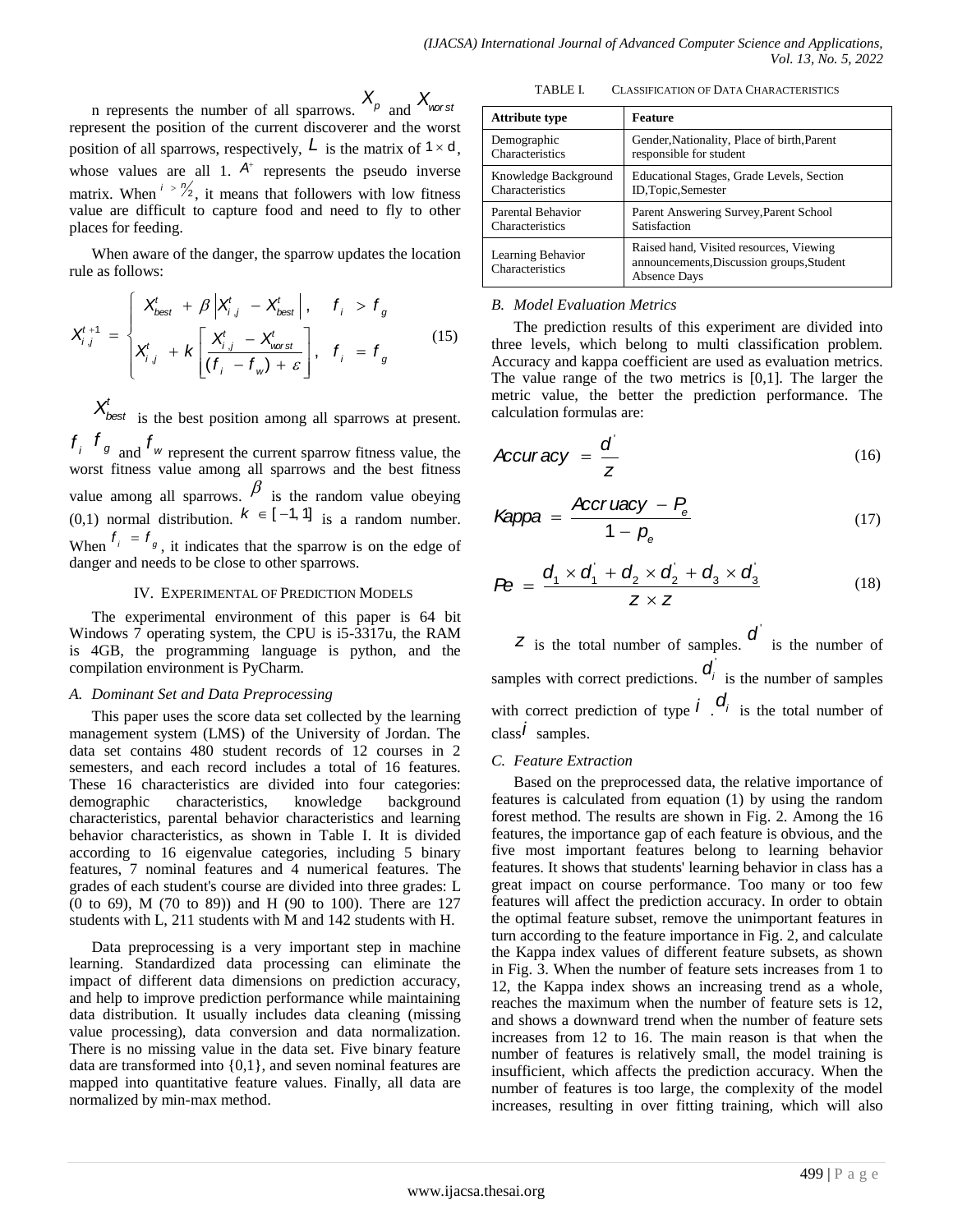reduce the prediction accuracy. Therefore, this paper selects the top 12 features of feature importance ranking for subsequent model prediction.

# *D. Comparison of Hyperparameters Optimization Methods*

XGBoost parameters are divided into general parameters, lifter parameters and task parameters. General parameter setting is the overall function of the model, lifter parameter setting is the basic learner function, and task parameter setting is the optimization step. The parameters to be adjusted in this experiment and their adjustment range are shown in Table II.

In order to verify the efficiency of sparrow search algorithm in XGBoost hyperparametric optimization, comparative experiments are carried out by using manual experience method, grid search algorithm, random search algorithm and hyperparametric optimization method based on sparrow search algorithm. The experimental results are shown in Table III.





Fig. 3. Kappa Value.

TABLE II. HYPERPARAMETERS AND RANGES

| hyperparameters<br>ranges |              | content                        |  |  |
|---------------------------|--------------|--------------------------------|--|--|
| n estimator               | (100, 1500)  | Number of decision trees       |  |  |
| learning rate             | (0.01, 0.15) | Learning rate                  |  |  |
| max_depth                 | (1,10)       | Maximum depth of decision tree |  |  |
| min_child_weight          | (1,10)       | Minimum weight of leaf node    |  |  |

TABLE III. KAPPA VALUES OF DIFFERENT METHODS

|                 | manual<br>experience<br>method | random<br>grid search<br>search<br>algorithm<br>algorithm |        | sparrow<br>search<br>algorithm |
|-----------------|--------------------------------|-----------------------------------------------------------|--------|--------------------------------|
| Kappa<br>values | 0.7755                         | 0.8083                                                    | 0.7924 | 0.8242                         |

It can be found from Table III that the Kappa index value of the hyperparametric optimization method based on sparrow search algorithm is the highest, followed by the grid search algorithm, and the worst is the manual experience method. The results of sparrow search algorithm are 4.87%, 1.59% and 3.18% higher than manual empirical method, grid search algorithm and random search algorithm respectively in Kappa index. It is verified that different combinations of super parameters have a great impact on prediction performance. Theoretically, when the number and value range of super parameters to be optimized are large, there will be many combinations of super parameters. The grid search algorithm needs to exhaust the whole parameter combination space, and the time complexity is very high; Random search algorithm makes random sampling in a given space, which has fast search speed, but it is easy to miss some better parameter combinations; The sparrow search algorithm gradually obtains the optimal solution after iteration and updating the position, which has the characteristics of fast convergence and high accuracy.

## *E. Comparison of Different Machine Learning Methods*

In order to verify the prediction performance of the method designed in this paper, it is compared with the mainstream single machine learning method and integrated learning method. Single machine learning methods include support vector machine (SVM), decision tree (DT) and logistic regression (LR). Integrated learning methods include gradient boosting decision tree (GBDT), XGBoost (XGB) with default value and the algorithm in this paper (SSA - XGB).

In order to avoid the contingency caused by random data division, five experiments are used to calculate the accuracy respectively, and the data set is divided into training set and test set according to 8:2. The experimental results are shown in Fig. 4, and the average accuracy is shown in Table IV.

TABLE IV. AVERAGE ACCURACY OF DIFFERENT ALGORITHMS

|                      | <b>SVM</b> | $\overline{LT}$ | LR    | <b>GBDT</b> | XGB   | SSA- XGB |
|----------------------|------------|-----------------|-------|-------------|-------|----------|
| Accuracy 0.776 0.694 |            |                 | 0.775 | 0.793       | 0.795 | 0.824    |

The experimental results show that the SSA- XGB achieves the best effect in performance prediction, followed by XGBoost with default value, and the worst is decision tree method.

Compared with XGB and GDBT, the SSA- XGB is 2.9% and 3.1% higher. The three integrated learning methods are better than the three single learner methods. Theoretically, the ensemble classifier is composed of multiple base learners. The prediction error of one base learner can be corrected by other base learners. The prediction error of a single classifier cannot be corrected. XGBoost algorithm improves the shortcomings of GBDT, such as the second-order Taylor expansion of the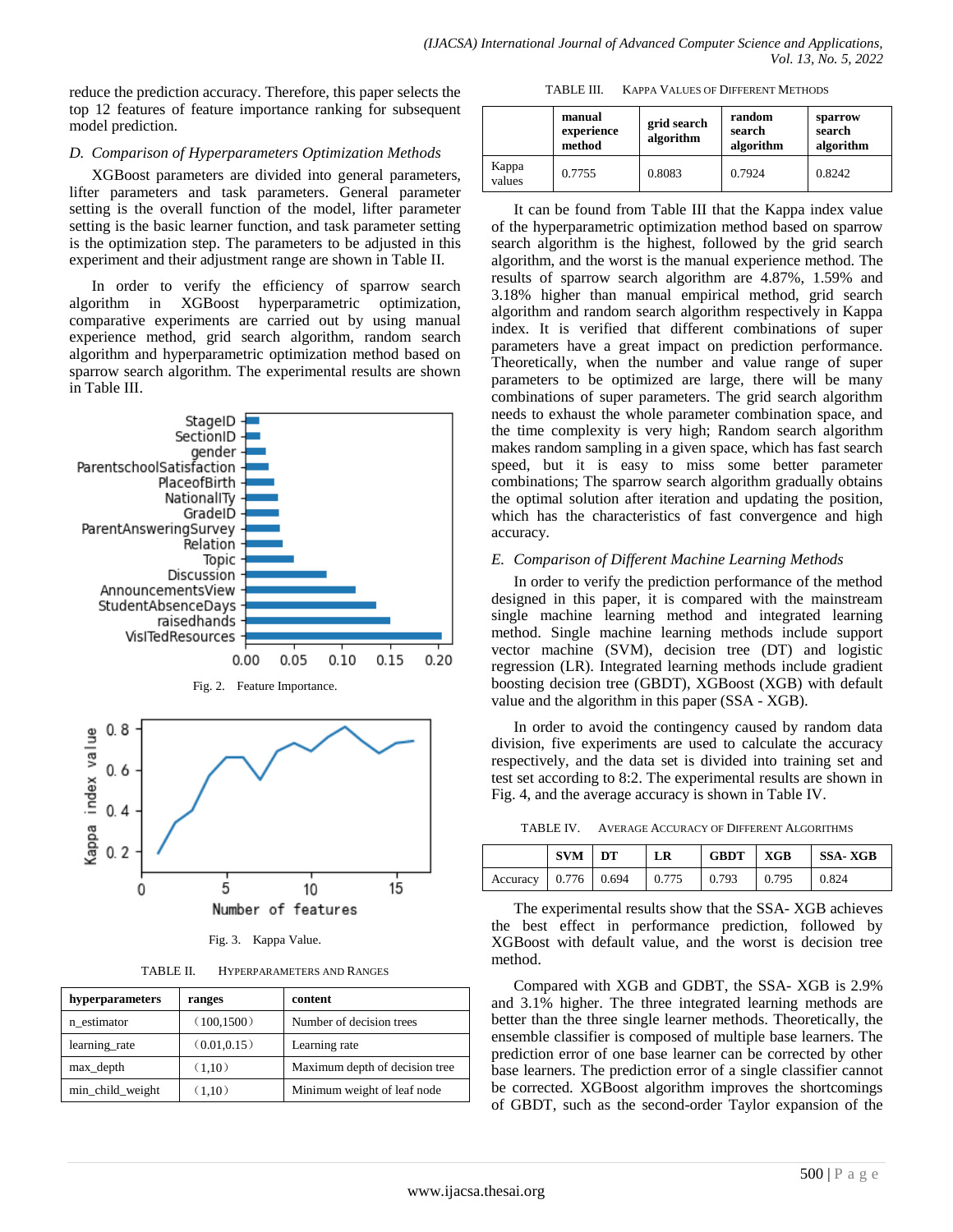objective function and the addition of regularization term. Compared with the default XGBoost algorithm, SSA-XGB shows that the optimization of hyperparameters is helpful to improve the prediction performance.



Fig. 4. Comparison of Accuracy of Different Algorithms.

#### V. CONCLUSION AND FUTURE WORK

The high dimension of academic data and the complex optimization of XGBoost hyperparameters are devoted to the paper research respectively. The important characteristics of academic data are extracted by random forest. The random forest algorithm using forward search strategy can effectively extract the feature subset and help to improve the prediction accuracy. The features which have a great impact on students' performance are mainly students' learning behavior characteristics, whose significance to 67 percent of all characteristics. Therefore, teachers should pay more attention to students' learning behavior status and help to improve students' academic performance. The adjustment of hyperparameters can improve the prediction performance of ensemble learning. Sparrow search optimization algorithm is more efficient than other methods of adjusting hyperparameters. Compared with other prediction methods, XGBoost prediction method has the perfect performance. The method designed in this paper enriches the methods of academic prediction in the field of educational data mining, and has a certain reference value for teachers to teach students according to their aptitude and students' personalized learning.

In future, the effects of different categories of guidance on students' academic performance can be studied respectively according to the characteristics of different categories. In addition, whether the combination of different features or the extraction of higher-order features is more conducive to academic prediction is also worth investing.

#### ACKNOWLEDGMENT

This research is supported by the National Educational Science Planning for the 13th Five Year Plan of China (Grant Number ECA180463).

#### **REFERENCES**

- [1] Hang Hu,Yang Yang, "Pathways and strategies for deeper learning evaluation: a multi-modal data analysis," Distance Education in China, Vol. 9, PP.13-19, 2022.
- [2] Song Dan,Liu DongBo, and Feng Xia, "Course Performance Prediction and Course Early Warning Research Based on Multi-source Data

Analysis," Research in Higher Education of Engineering, Vol. 1, PP. 189-194, 2020.

- [3] Zhou Q, Mou C, and Yang D, "Research progress on educational data mining: A survey," Journal of Software, Vol. 26,No.11, PP. 3026- 3042,2015.
- [4] Chen Kaiquan, Zhang Chunxue, et al., "Multi-modal Learning Analysis Adaptive Feedback and Human-computer Coordination of Artificial Intelligence in Education,"Journal of distance education, Vol. 37,No.5, PP. 24-34,2019.
- [5] Hang Hu, Shuang Du, and Jiarou Liang, "Towards a prediction model of learning performance:informed by learning behavior big data analytics," Distance Education in China, Vol.4, PP. 8-20, 2021.
- [6] Yizhou Fan, and Qiong Wang, "Prediction of academic performance and risk: a review of literature on predicative indicators in learning analytics,"Distance Education in China, Vol. 1, PP. 5-15,2018.
- [7] Li Y Z ,and Hao Z, "Smart Campus Big Data Education Application Based on Students' Behavior Analysis Model," China Educational Technology, Vol. 7, PP. 33-38,2018.
- [8] Zijiang Chen, and Xiaoliang Zhu, "Research on Prediction Model of Online Learners' Academic Achievement Based on Educational Data Mining," China Educational Technology,Vol 12, PP. 75-81,2017.
- [9] Febro J D, "Utilizing Feature Selection in Identifying Predicting Factors of Student Retention," International Journal of Advanced Computer Science and Applications, Vol. 10, No. 9 , PP.269-274,2019.
- [10] Cao Y, Gao J, Lian D, et al., "Orderness Predicts Academic Performance: Behavioral Analysis on Campus Lifestyle," Journal of The Royal Society Interface, 2017.
- [11] Wen Xiao, Ping Ji, and Juan Hu, "RnkHEU: A Hybrid Feature Selection Method for Predicting Students' Performance.Scientific Programming,". Scientific Programming, PP.1-16,2021.
- [12] Rizvi S, Rienties B, and Khoja SA, "The role of demographics in online learning; a decision tree based approach," Comput Educ,Vol 137, PP. 32-47,2019.
- [13] Ashraf M, Zaman M, and Ahmed M, "An Intelligent prediction system for educational data mining based on ensemble and filtering approaches," Procedia Comput Sci,Vol 167,pp. 1471-1483,2020.
- [14] Huang AY, Lu OH, and Huang JC, "Predicting students' academic performance by using educational big data and learning analytics: evaluation of classification methods and learning logs," Interactive Learn Environ,Vol 28,No 2, PP.206-230,2020.
- [15] Qing Wu, and Ruguo Luo, "Predicting the Students' Performances and Reflecting the Teaching Strategies Based on the E-Learning Behaviors,"Modern Educational Technology,Vol. 27,No. 6, PP 18- 24,2017.
- [16] Liu B P,Fan T C, and Yang H, "Research on application of early warning of students' achievement based on data mining,"ournal of Sichuan University(Natural Science Edition), Vol. 56,No.2, PP. 267- 272,2019.
- [17] Wang Jinyang,Wang Mengcheng, and Dai Xiaoyang, "Intelligence and personality predict high school students' academic performance: a big five Perspective,"Chinese Journal of Clinical Psychology, Vol. 19,No. 6, PP. 824-826,2011.
- [18] Du Xiaoming,Ge Shilun, and Wang Nianxin, "Academic Prediction Based on CNN\_LSTM Hybrid Neural Network,"Modern Educational Technology, Vol.31,No.12, PP. 69-76,2021.
- [19] Cao Hongjiang, and XIE Jin, "LSTM-based Learning Achievement Prediction and Its Influencing Factors,"Journal of Beijing University of Posts and Telecommunications(Social Sciences Edition). Vol. 22,No. 6, PP. 90-100,2020.
- [20] Ding Xinfang,Nie Jing, and Zhang Bin, "Psychological factors and academic performance: a classified prediction model of machine learning ,"Journal of Psychological Science, Vol. 44,No. 2, PP. 330- 339,2021.
- [21] Yao H, Lian D, Cao Y, et al. "Predicting Academic Performance for College Students: A Campus Behavior Perspective," ACM transactions on intelligent systems, Vol. 10,No.3, PP. 1-21,2019.
- [22] Hao Siyuan, and Xie Taifeng, "Study on the Application of Machine Learning in Predicting the Academic Completion Rate of MOOC